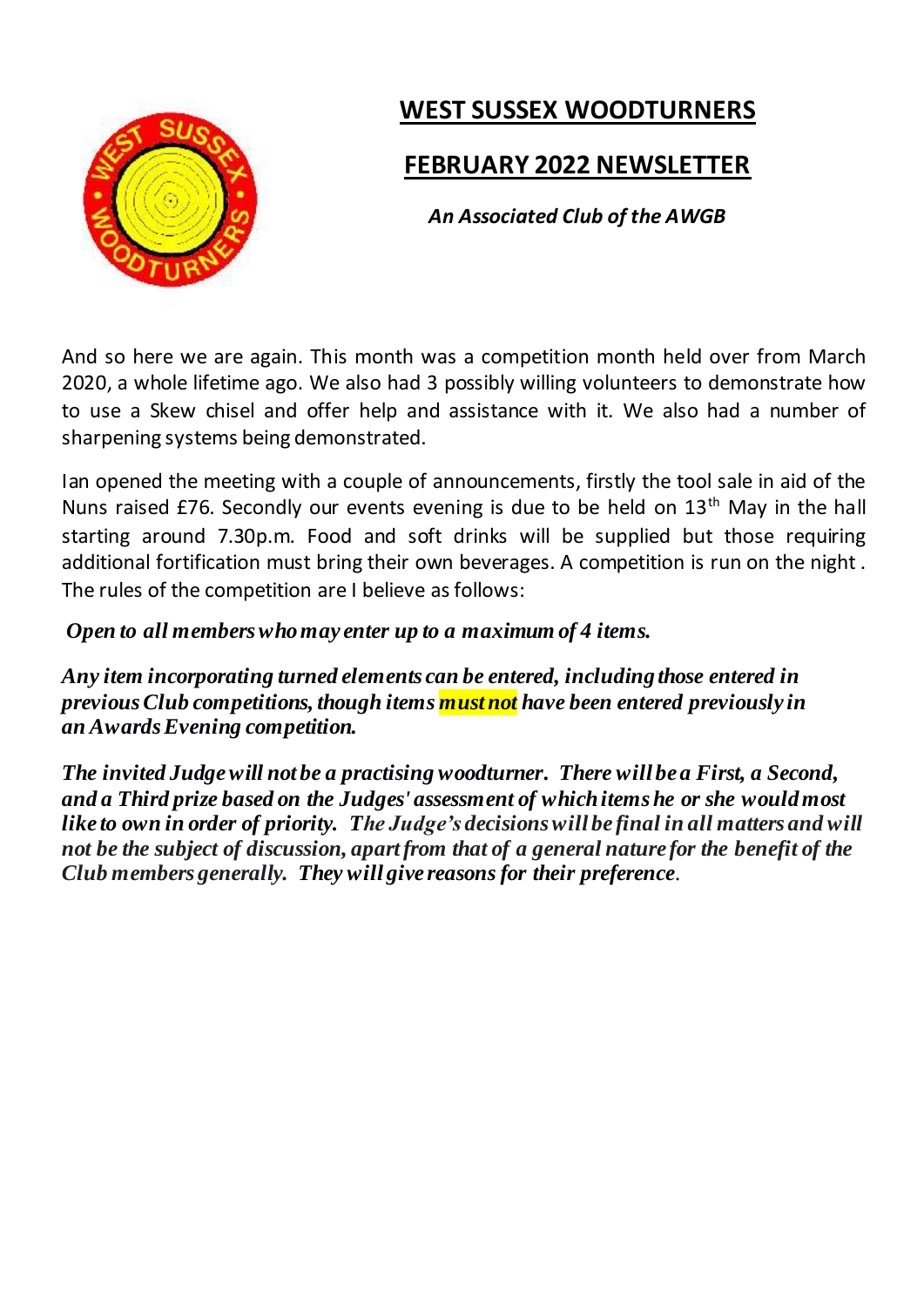So on to the main floor exhibitionists. They were Paul Edwards, Ray Thompson and Terry Hooper.



I'm not certain what Terry and Ray were discussing. There is a video on Youtube by Alan Batty, about the Skew Chisel which is well worth watching The link is: https://www.youtube.com/watch?v=KfeLAHQSbqk

In the wings we had Ian Rudge, Ray Burton and Allan Wallington demonstrating sharpening. Ian was showing his own system (pat.pend), Ray was on the Tormek and Alan had his Sorby Pro-edge.



Ray is actually using an Axminster bench grinder but is using a jig, which I think is Woodcut Tru-Grind. The judges for today were Dave Newson and Dave Harris. Thank you both for all your efforts.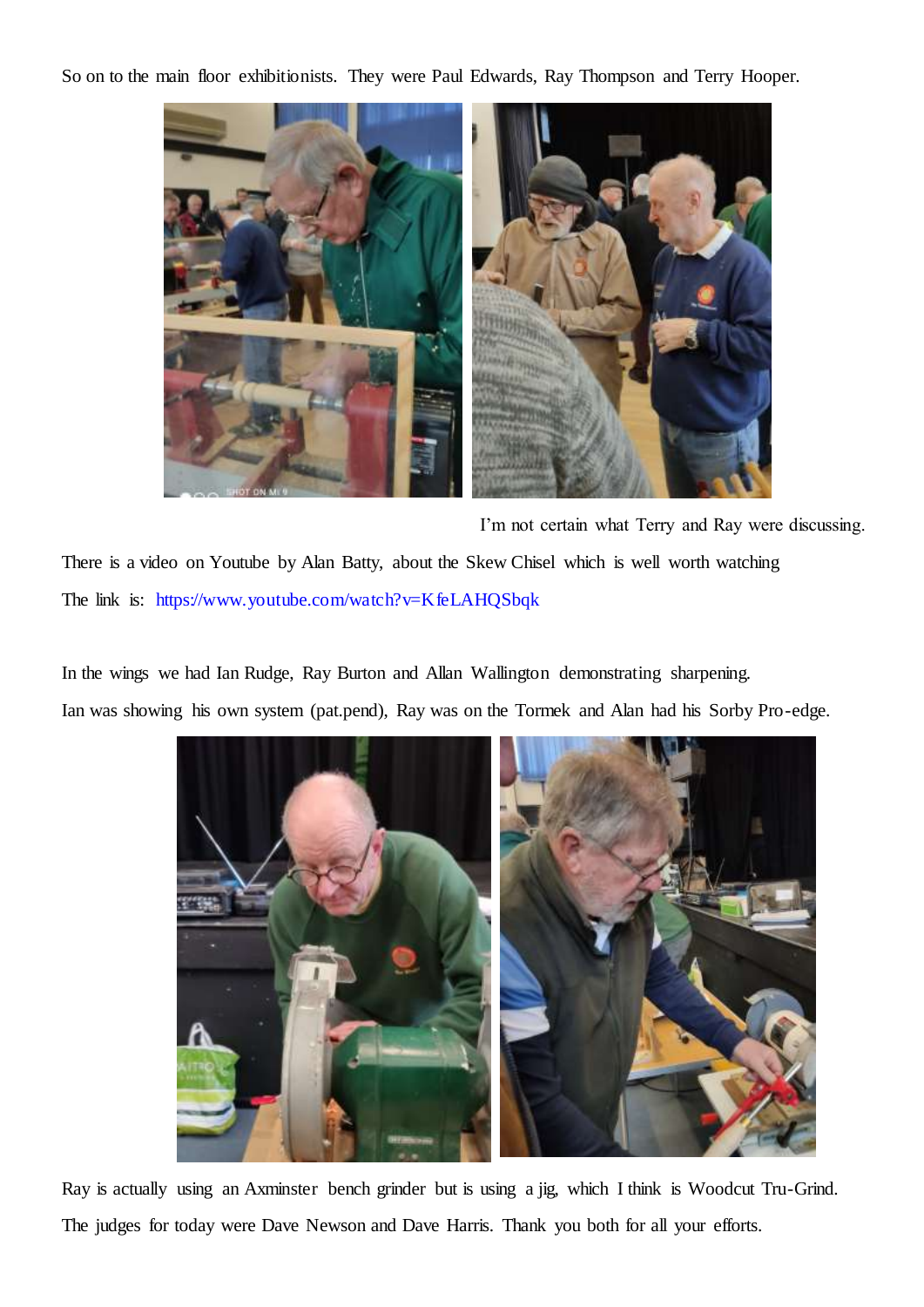### **The competition results were:**

For the Beginners section the results were:

- **1 st Sam Crick**
- **2 nd Paul Tansley**
- **3 rd Les Rutherford**



In the Intermediate section the results were:

- **1 st Colin Smith**
- **2 nd = Stan Wright**
	- **Alan Wallington**

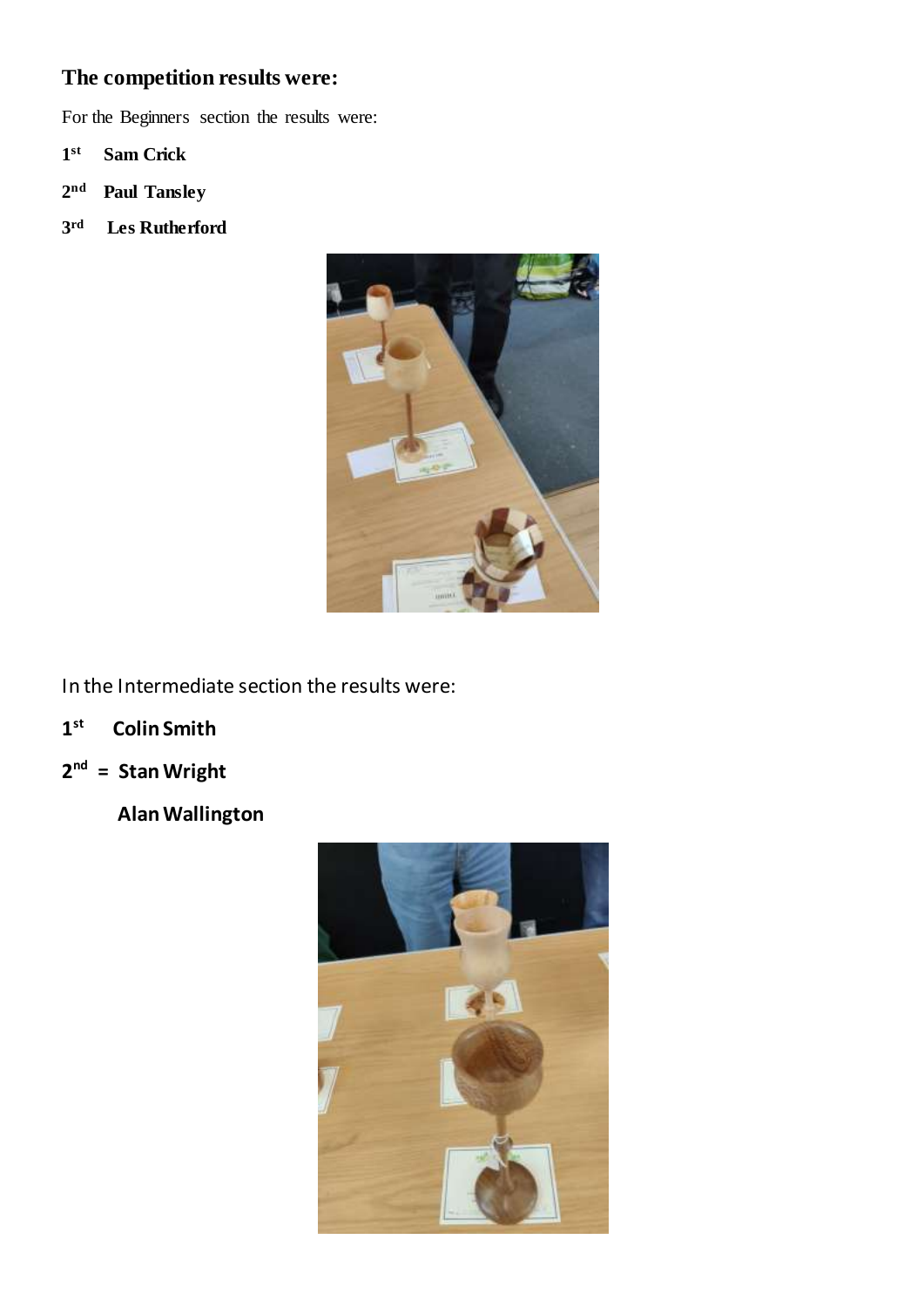For the Advanced section the results were:

#### **1 st Andy Heath**

**2 nd = Jim Harris**

**Ian Rudge**



In all 3 classes the 3<sup>rd</sup> Place is nearest the camera. My apologies for failing to get a decent photo.



Other entries in the Beginners.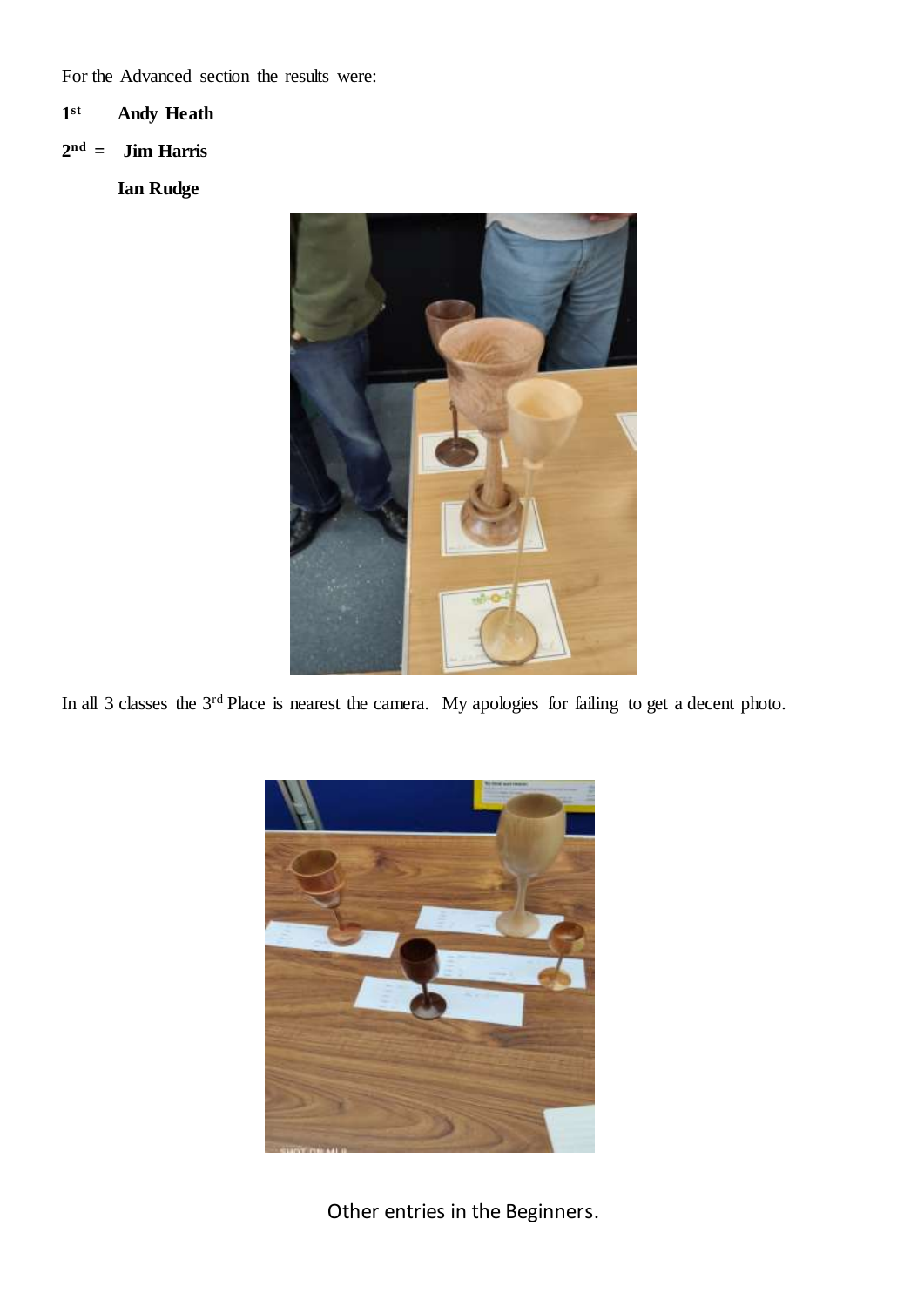

Other entries in the Intermediates



This is by Will Geyelin.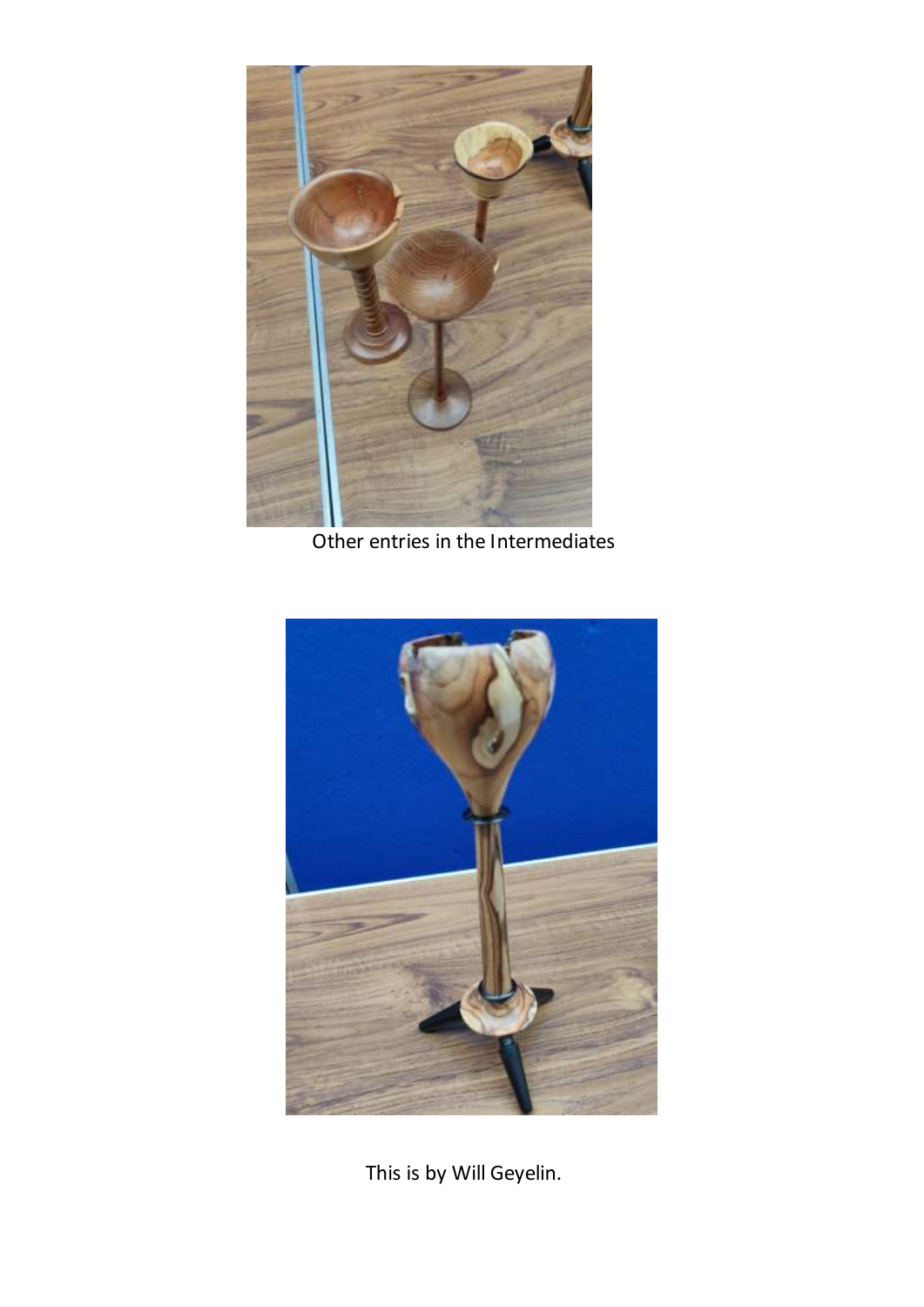

I have no idea whose entry this was.



## **MEMBERS SHOW AND TELL TABLE:**

A selection of multi-axis turnings by Colin Willetts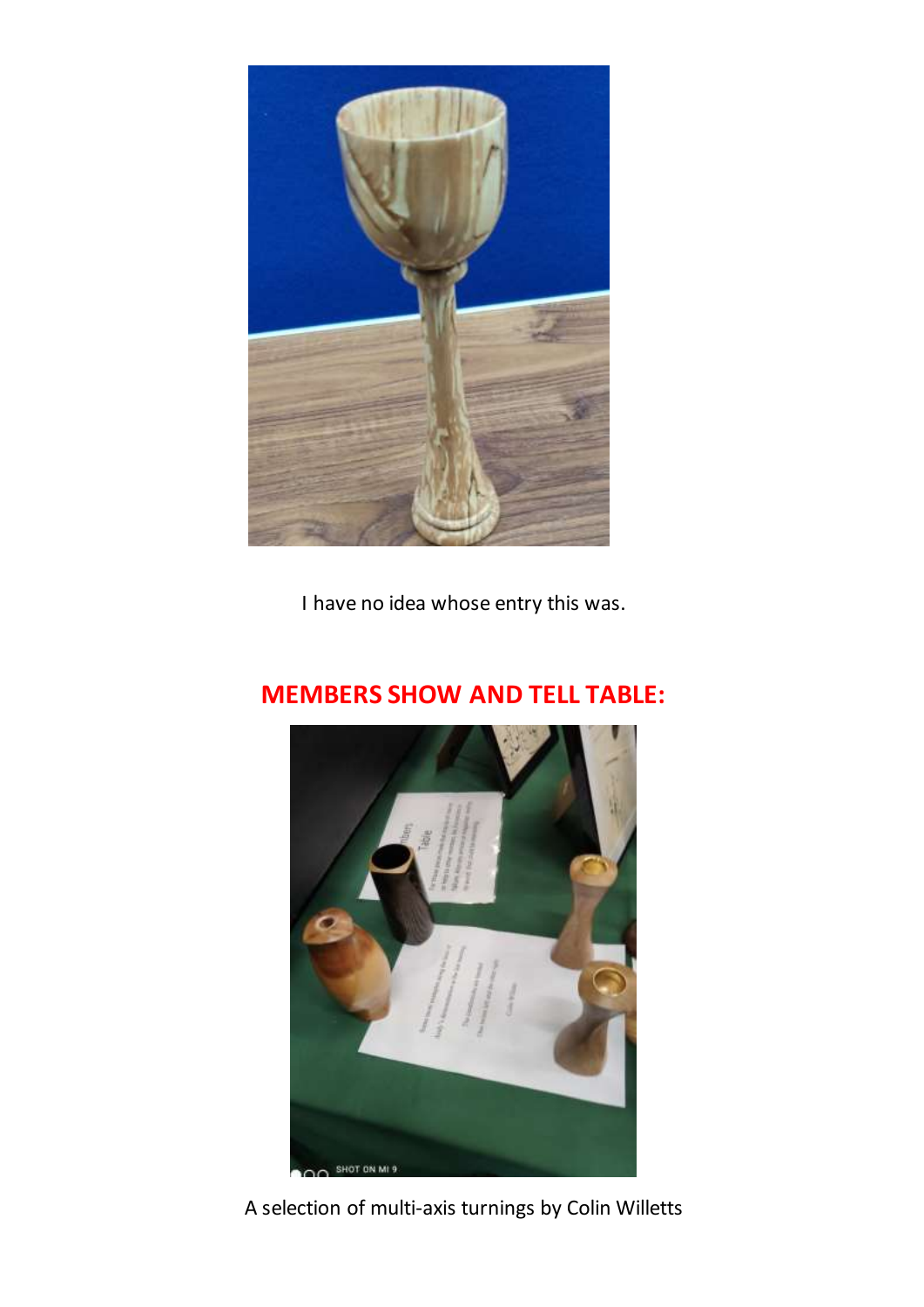

A selection of goblets by Alan Wallington.



2 pictures by Ray Thompson